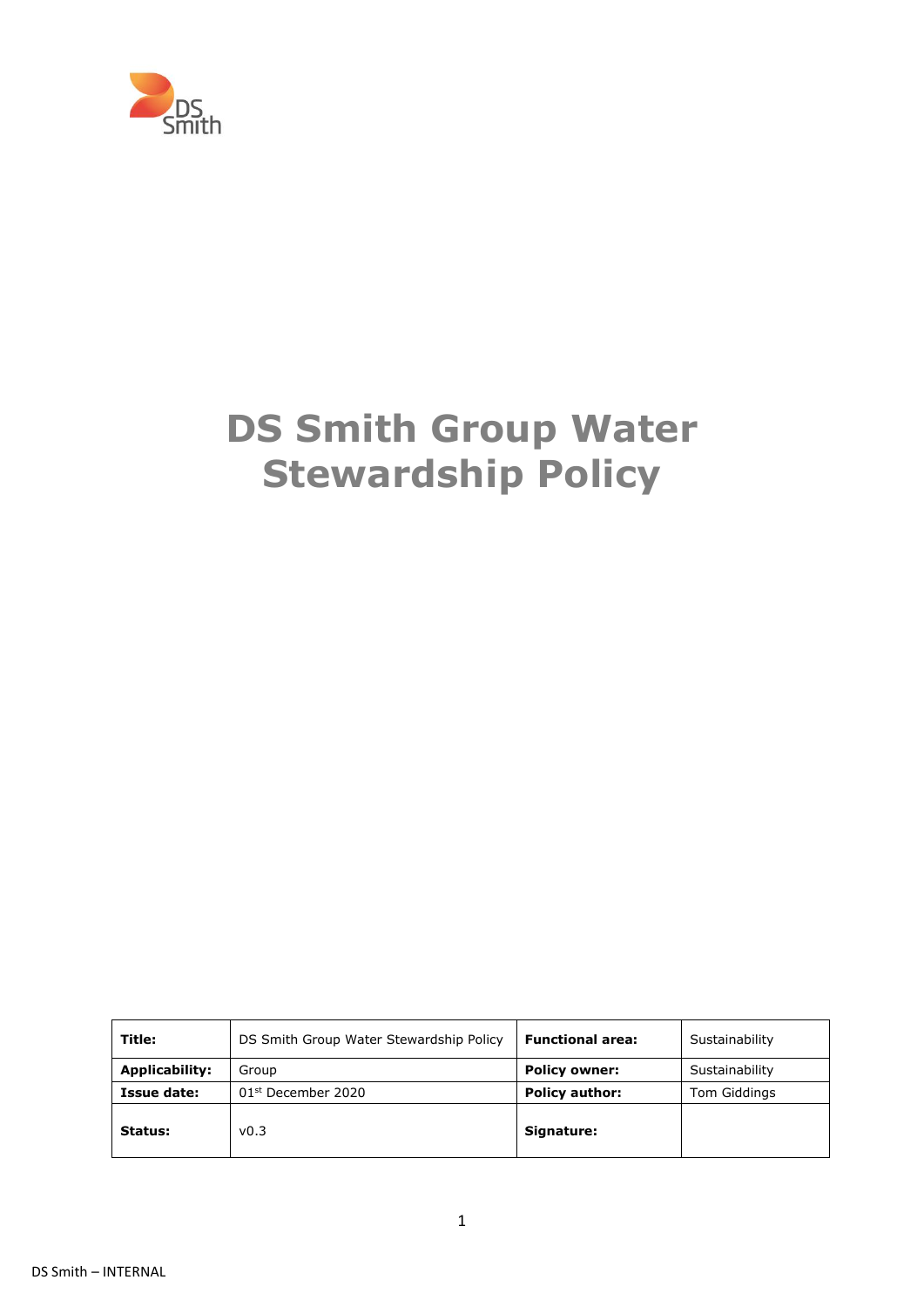

# **Context**

## *Introduction to issue*

The availability of sufficient amounts of freshwater is critical for any business to operate and ensuring the equitable distribution of freshwater amongst all stakeholders is one of the hallmarks of a responsible business. It is the right of all humans to have access to clean water and sanitation, and as a large water user it is our responsibility to minimise our impact. Increasing population density around sources of water as well as predicted increases in the frequency and intensity of severe weather events (e.g. floods) caused by climate change, combined with further likely changes in the weather patterns that govern the availability of water, means that the management of water as a resource is just as important as the management of raw materials or energy.

## *Materiality to DS Smith*

Water is used as a transport medium for our key raw material (wood and paper fibres) and also as a means to transfer energy (in the form of steam) within the paper production process, therefore freshwater is vital to our paper making operations because the manufacturing process cannot function without it. DS Smith uses over 25 million  $m<sup>3</sup>$  of water every year and returns 21 million  $m<sup>3</sup>$ to the environment after treatment, which is monitored to locally monitored environmental standards, whilst the remainder is consumed in the manufacturing process (through evaporation etc.).

## **Scope**

This policy is relevant to the whole DS Smith Group. Our first two targets are relevant to the whole DS Smith Group, whilst the third target is relevant to our paper mills.

## **Our target(s) and commitments**

Water stewardship is one of our sustainability targets that underpin our strategy to "lead the way in sustainability." Our goal is the "Achieve zero water impact by 2030" which we will accomplish through meeting our three targets:

- 1. Ensuring that 100% of our sites in water-stressed areas have a mitigation plan in place.
- 2. Ensuring that the quality of the effluent water we return to the environment meets our effluent discharge consent limits.
- 3. Investing in our paper-making capability so that 100% of our paper mills consume less than the European best-practice  $6.5m<sup>3</sup>$  of water per tonne of production (mills producing recycled papers only).

Successfully meeting our commitments brings us into alignment with United Nations Sustainable Development Goal (UN SDG) 6 "Clean Water and Sanitation" and UN SDG 9 "Build resilient infrastructure, promote inclusive and sustainable industrialization and foster innovation."

We are committed to working with our local communities and regulators to ensure that wherever we operate there is enough water for all.